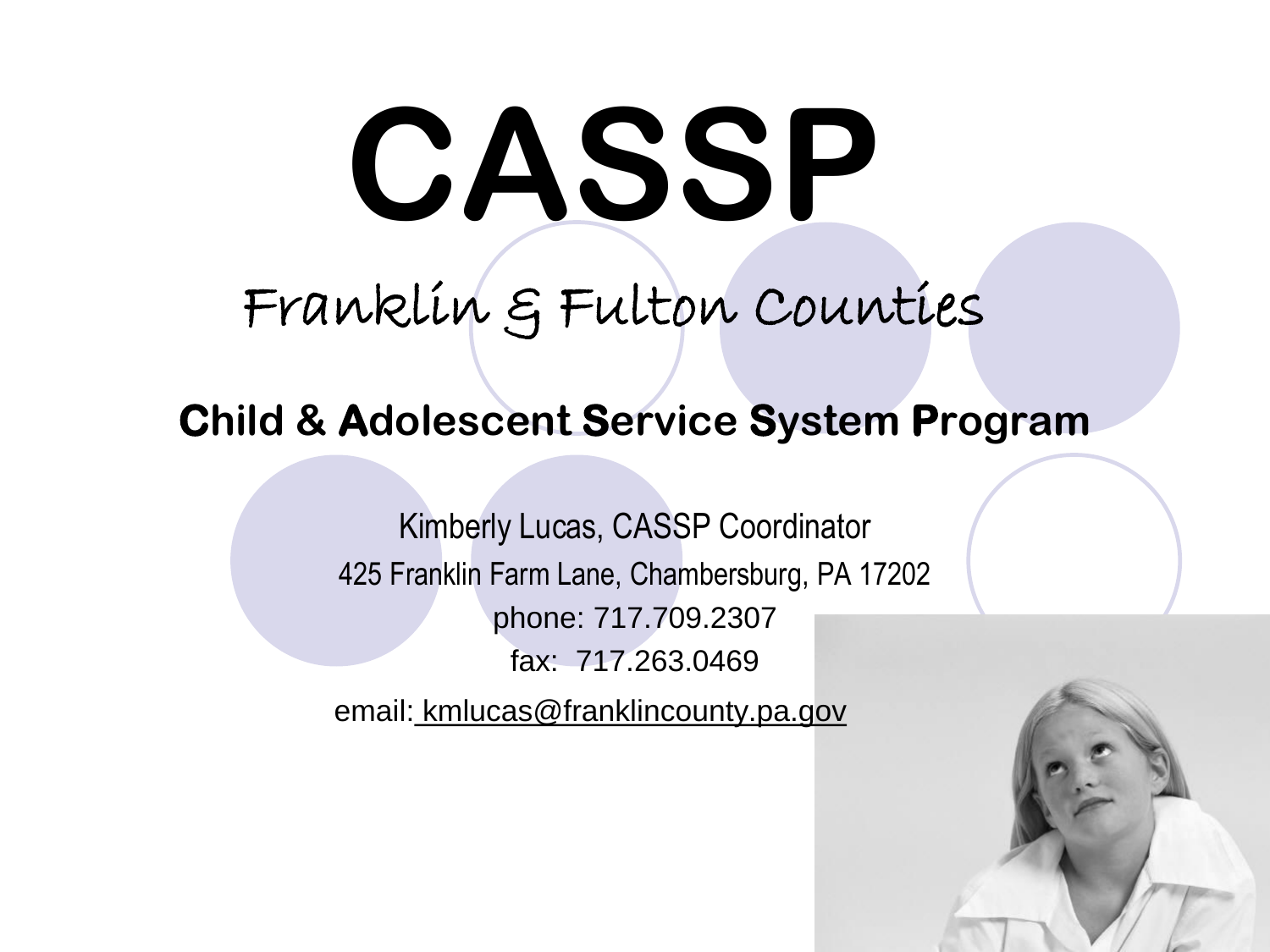## Some history & the role of CASSP

- **CASSP** began in Pennsylvania over 20 years ago when funding was provided for each county to hire a CASSP coordinator.
- **Many CASSP Coordinators serve a variety of** functions in their counties.
- CASSP is a philosophy and it also serves as a resource to families, agencies, schools, etc. when assistance with services may be needed.

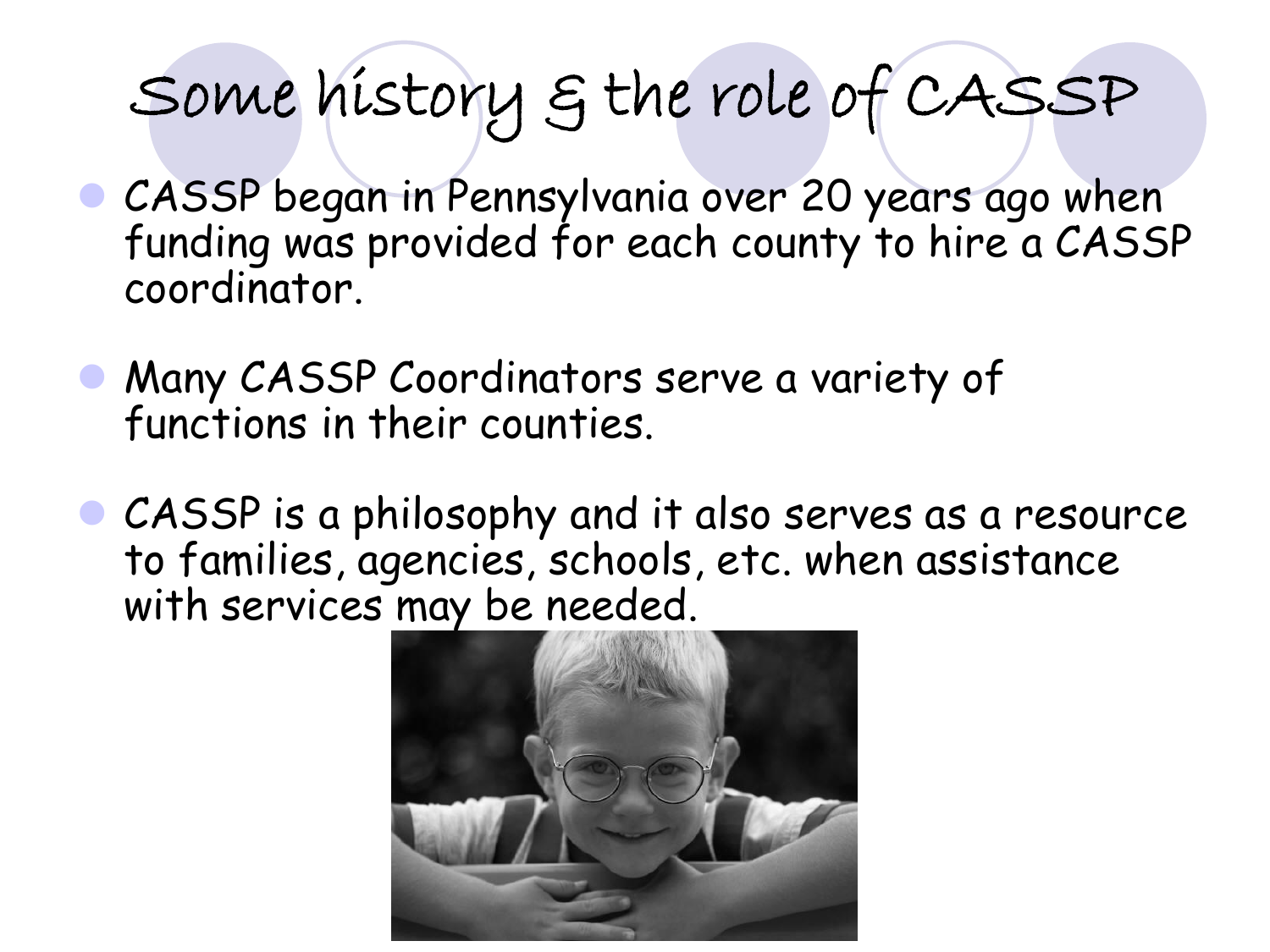## referrals & other info

It's best to contact the CASSP Coordinator to ensure that the referral is appropriate and that CASSP is not currently involved.

Releases are required from parents/those over age 14 are needed in order to get the process moving and to share information.



Involvement in CASSP is voluntary.

CASSP will sometimes be asked to get involved by the managed care company when a child is recommended for a higher level of care, there are multiple agencies involved or there is a need for help with a transition back to the community (discharge planning).

High Profile Cases are often referred to CASSP for coordination and collaboration.